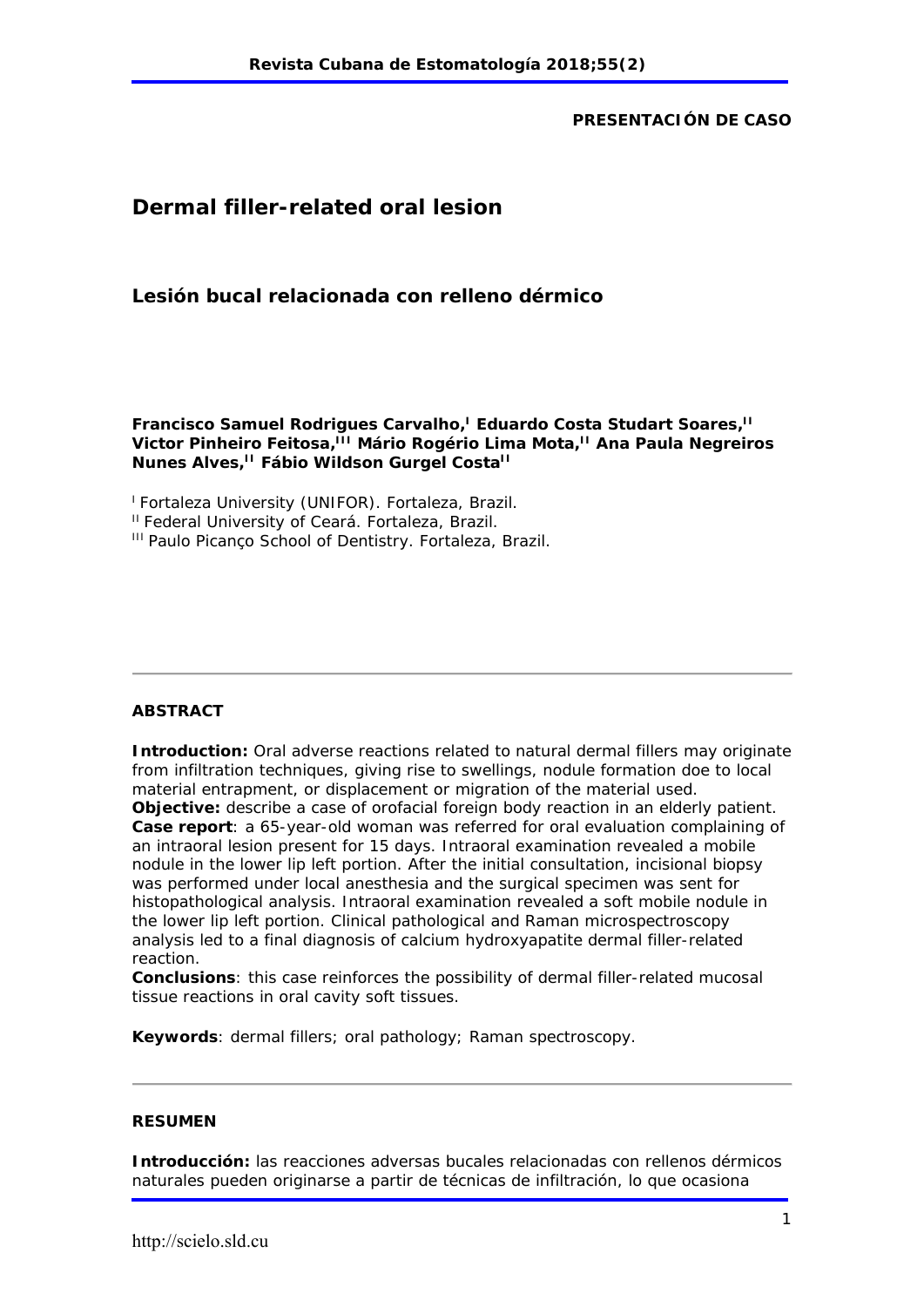inflamaciones, formación de nódulos por atrapamiento de material local o desplazamiento o migración del material usado.

**Objetivo:** describir un caso de reacción a cuerpo extraño bucofacial en un adulto mayor.

**Presentación del caso:** una mujer de 65 años de edad fue remitida para evaluación bucal por presentar una lesión intrabucal durante 15 días. El examen intrabucal reveló un nódulo móvil en la porción izquierda del labio inferior. Después de la consulta inicial, se realizó una biopsia incisional bajo anestesia local y se envió la muestra quirúrgica para su análisis histopatológico. El examen intrabucal reveló un nódulo móvil suave en la porción izquierda del labio inferior. El análisis clínicopatológico y de la micro-espectroscopia de Raman condujeron a un diagnóstico final de reacción de hidroxiapatita cálcica relacionada con el relleno dérmico. **Conclusiones:** este caso refuerza la posibilidad de reacciones cutáneas relacionadas con los rellenos dérmicos en los tejidos mucosos de la cavidad bucal.

**Palabras clave:** rellenos dérmicos; enfermedad bucal; espectroscopia Raman.

### **INTRODUCTION**

Orofacial foreign body reactions following cosmetic procedures may present as an asymptomatic swelling or be related to pain, burning sensation, pruritus, or erythema.1-8 Dermal filler-related adverse reactions may originate from infiltration techniques, giving rise to swellings, nodule formation from local material entrapment, or displacement or migration of the material due to muscular activity.<sup>2</sup> In this context, foreign body reactions in mucosal tissues should be considered even when using apparently safety materials.<sup>7</sup>

Diverse methods have been proposed in order to identify the specific cosmetic filler deposited into the affected tissue, including energy-dispersive x-ray analysis and high-frequency ultrasonography. <sup>4</sup> However, modern procedures using Raman micro-spectroscopy have been recently used in orofacial foreign body reactions due to the possibility of characterizing specific molecules based on its specific vibrational states.<sup>2</sup>

This study describes a rare case of orofacial foreign body reaction related to dermal filler containing calcium hydroxyapatite in an older patient and the clinical, histopathological, and spectroscopy aspects.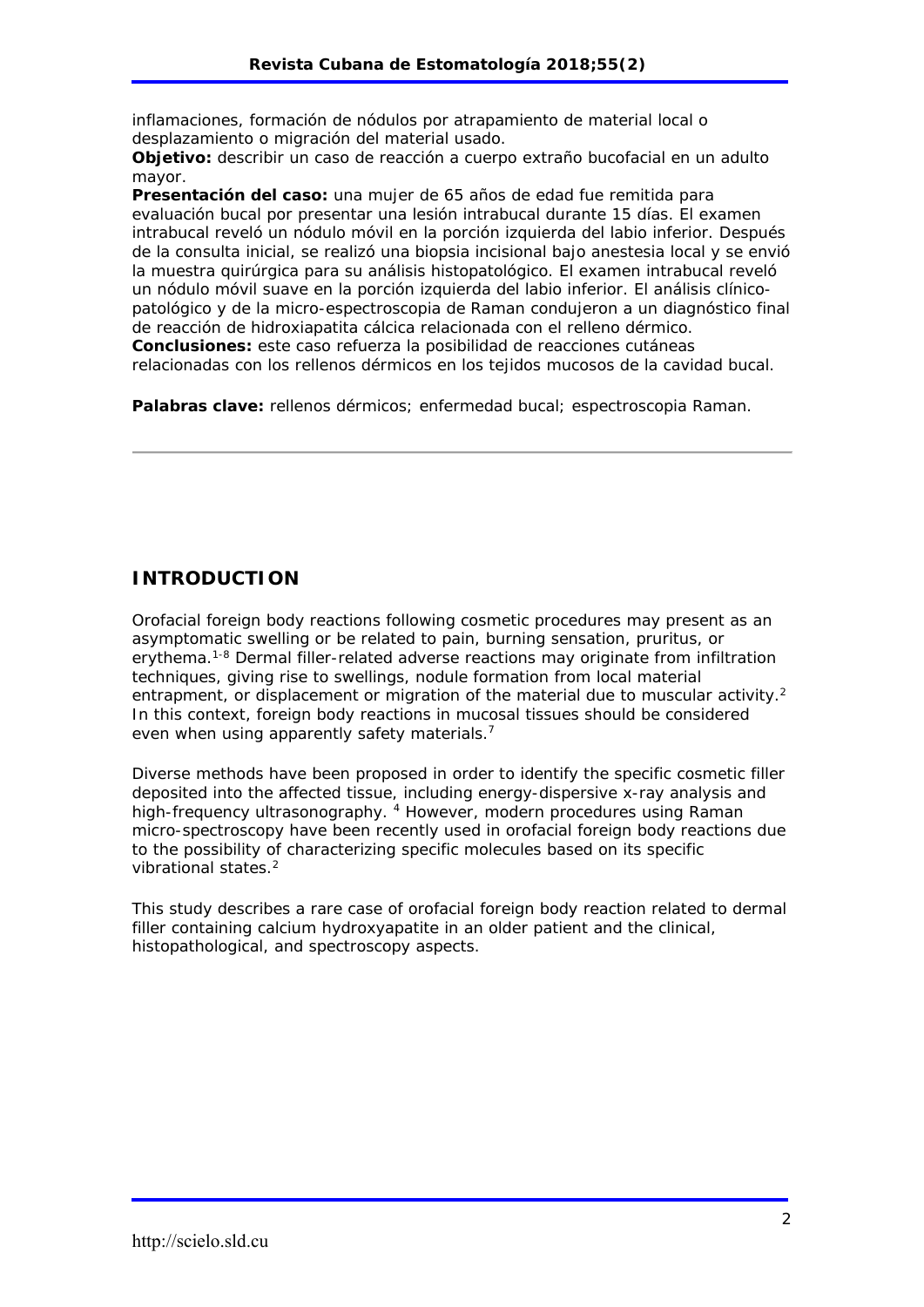### **CASE REPORT**

A 65-year-old woman was referred for oral evaluation at the Clinic of Stomatology, Federal University of Ceará (Brazil) complaining of painless intraoral lesion present for 15 days. The patient reported that the nodules arose spontaneously without symptoms of oral infection. Her previous medical history was unremarkable, and the patient did not recall any dental or medical procedures related to the lesion development.

Intraoral examination revealed a mobile nodule in the lower lip left portion (Fig. 1). This lesion measured approximately 1 cm, and it was observed a firm consistency during intraoral evaluation. The nodule was recovered by a non-ulcerated yellowish mucosa. The adjacent perioral region was unremarkable (Fig. 1).



Fig. 1. Intraoral examination showing a yellowish nodule located in the lower lip.

After the initial consultation, an incisional biopsy was held under local anesthesia and the surgical specimen was sent for histopathological analysis. Microscopically, it was observed intense granulomatous inflammation with giant cells associated with microspheric foreign bodies showing a crackled appearance (Fig. 2). In order to study the nature of these round and uniformly sized deposits, both von Kossa stain and Raman micro-spectroscopy were performed. These spherical foreign bodies showed a brown-gray color after von Kossa staining (Fig. 3). Raman microspectroscopy study was conducted with vibrations in the 10-4 000 cm-1 spectral region. The spectrometer was calibrated on silica. The exposure time for every spot was 3 seconds with 10 scans accumulation. Spectrophotometric showed a strong peak at 960 cm<sup>-1</sup> and a phosphate isoform band at  $422 \text{ cm}^{-1}$ , representing the P-O bonds of hydroxyapatite (Fig. 3). Thus, the final diagnosis was foreign body reaction to calcium hydroxyapatite. Although we were uncertain about the complete filler removal, it was requested to the patient a periodic visit for accomplishment.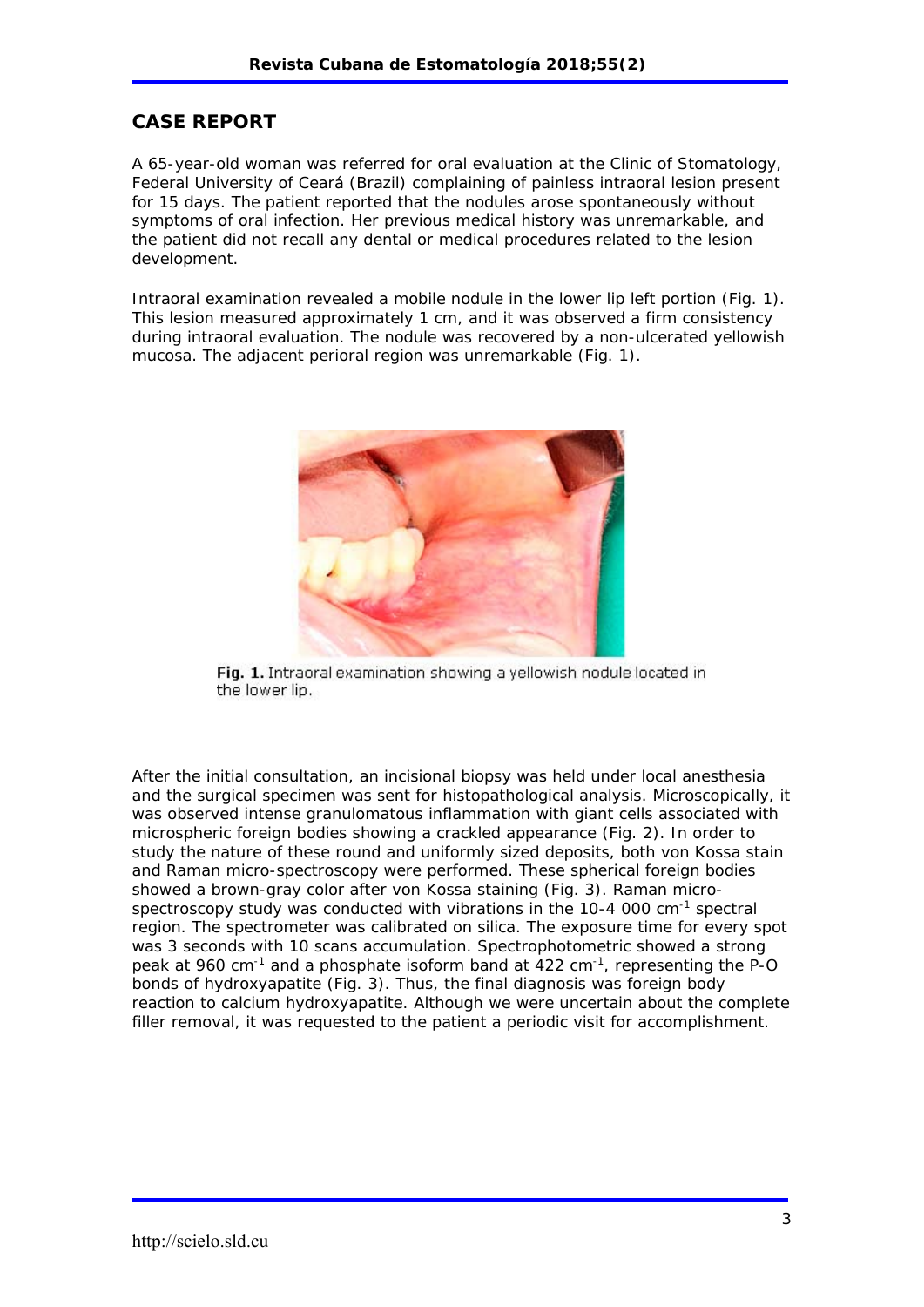

Fig. 2. Histological sections showing intense granulomatous<br>inflammation with giant cells and microspheres containing a crackled<br>exogenous material (A, x100; B, x200).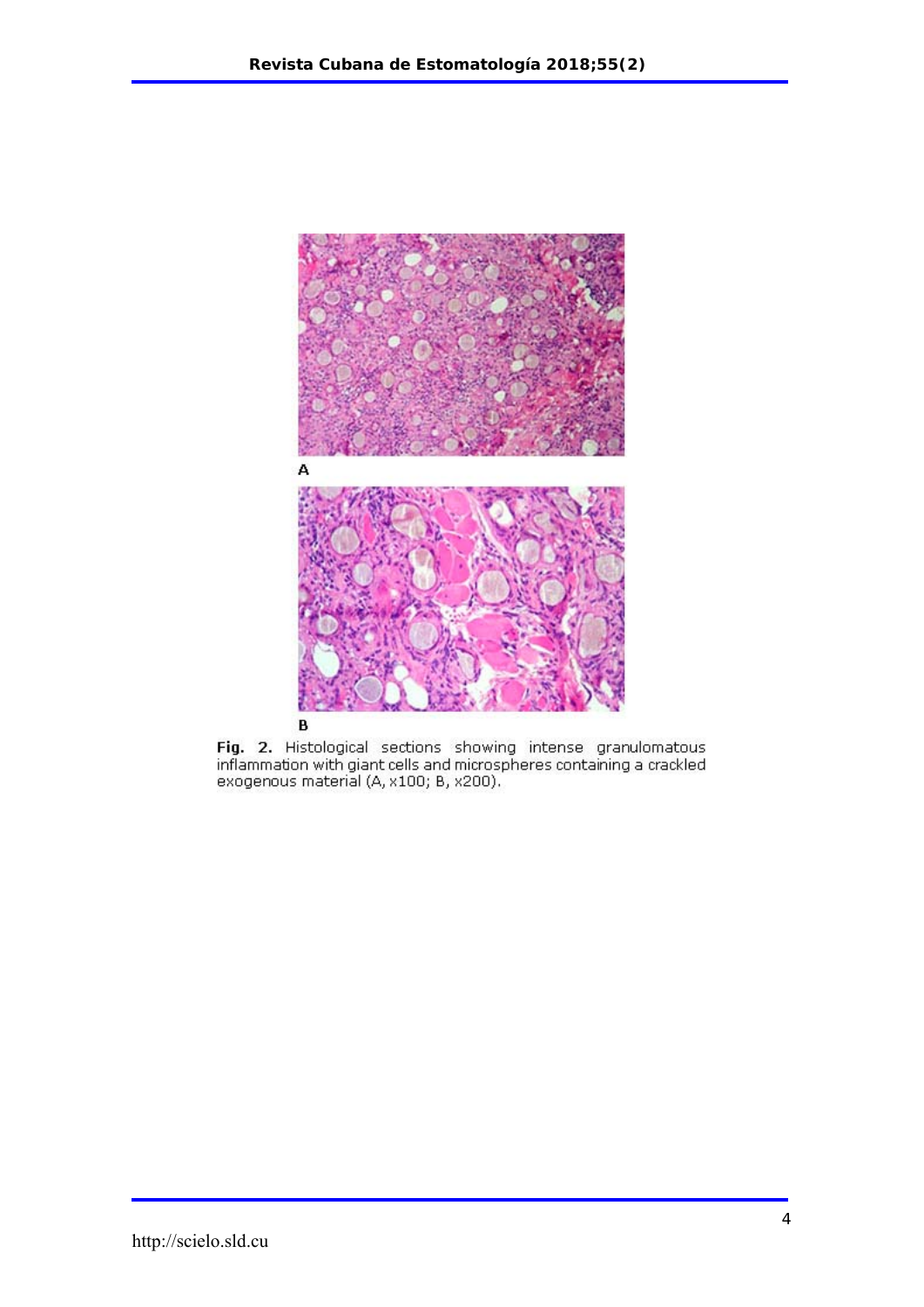

Fig. 3. Foreign body material positively stained with von Kossa (A, x100; B, x200). Raman spectroscopy obtaining protocol (C-E) and images showing a strong mineral phosphate band at 960 cm<sup>-1</sup> and a phosphate isoform band at 422 cm<sup>-1</sup> (F, G).

# **DISCUSSION**

Nowadays, a broad of surgical and non-surgical procedures has been described to improve aging changes, such as skin wrinkles, protuberant nasolabial folds, deep furrows, and lip thinning. The use of dermal filler has increased in patients seeking dental care, but the substances used for this procedure have been related to a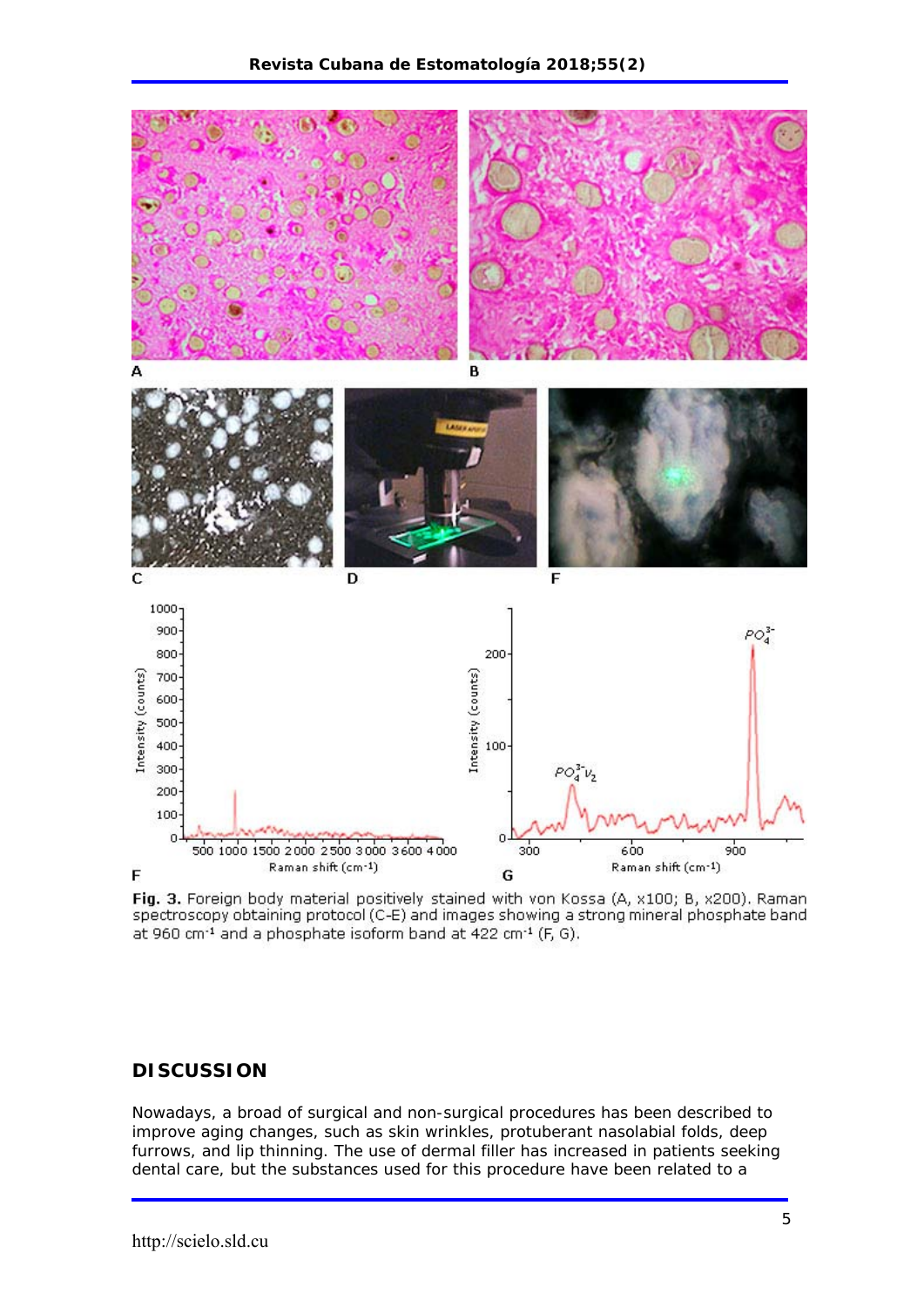significant risk of adverse reactions (e.g. pain, swelling, ecchymosis, erythema, dyschromia, skin texture changes, and orofacial nodules), whose manifestations can simulate intra-oral diseases.<sup>1</sup> The most common cosmetic dermal fillers have been divided into two material type-related categories:<sup>2</sup> 1) natural (bovine collagen, human-derived collagen, hyaluronic acid, poly-L-lactic acid, and calcium hydroxyapatite); 2) synthetic (silicone, polyacrylamide, polymethy1 methacrylate, polyalkylimide, and polyvinylhydroxide).

Clinicians should know the possibility of oral reactions related to natural injectable dermal fillers. Radiesse**®** is a gel containing calcium hydroxyapatite (30 %) and carboxymethylcellulose (70 %). Although it is formulated with a biomaterial, nodules may occur within 6 to 12 weeks after lip injection.<sup>7</sup> In older persons, a PubMed updated search for cases of Radiesse**®** oral reactions yielded only 3 publications to date.2,9,10 Lower lip was the most cited region. In a recent review of the literature published in 2017, Radiesse**®**-related adverse events were observed in only 3 % of the 5 081 treatments performed with this soft tissue filler.<sup>11</sup>

In the present case, the histopathologic diagnosis was obtained based on the morphological appearance, which has been documented in the literature. However, Artecoll**®** (polymethy1 methacrylate) and Evolution**®** (polyvinylhydroxide) share some microscopic similarities with Radiesse.<sup>7</sup> Thus, von Kossa staining and spectrometric evaluation were important to clarify the foreign body nature. For the second time in the literature, Raman micro-spectroscopy was used aiming to characterize the foreign body microspheres. The present analysis was similar to *Owosho et al*.2 We observed a strong pick at 960 cm-1, signalizing a P-O bond compatible with calcium hydroxyapatite.

Management of individuals with Radiesse**®** oral adverse reactions should consider the number of lesions (single or multiple; isolated or bilateral), presence or absence of clinical symptoms, location, and size, as well as the remaining pathologic tissue after an incisional biopsy. Presently, the first surgical appointment resulted in an esthetic area according to the patient perception after the complete healing process. Postoperative patient visit was uneventful. However, complete remission of the lesions is not always achieved.<sup>1</sup>

In conclusion, the oral health is an important field of knowledge for dental and nondental professionals. Although Radiesse® has been considered a safe dermal filler, the present report reinforces the possibility of mucosal tissue reactions following its application.

# **Conflict of interest**

No conflict of interest exists among the participants in the study.

#### **BIBLIOGRAPHIC REFERENCES**

1. Costa FW, Teixeira LH, Carvalho FS, Chaves FN, Turatti E, Ribeiro TR, et al. Bilateral oral nodules after the use of a dermal filler containing polymethylmethacrylate microspheres in an older woman. J Am Geriatr Soc. 2014;62(3):587-8.